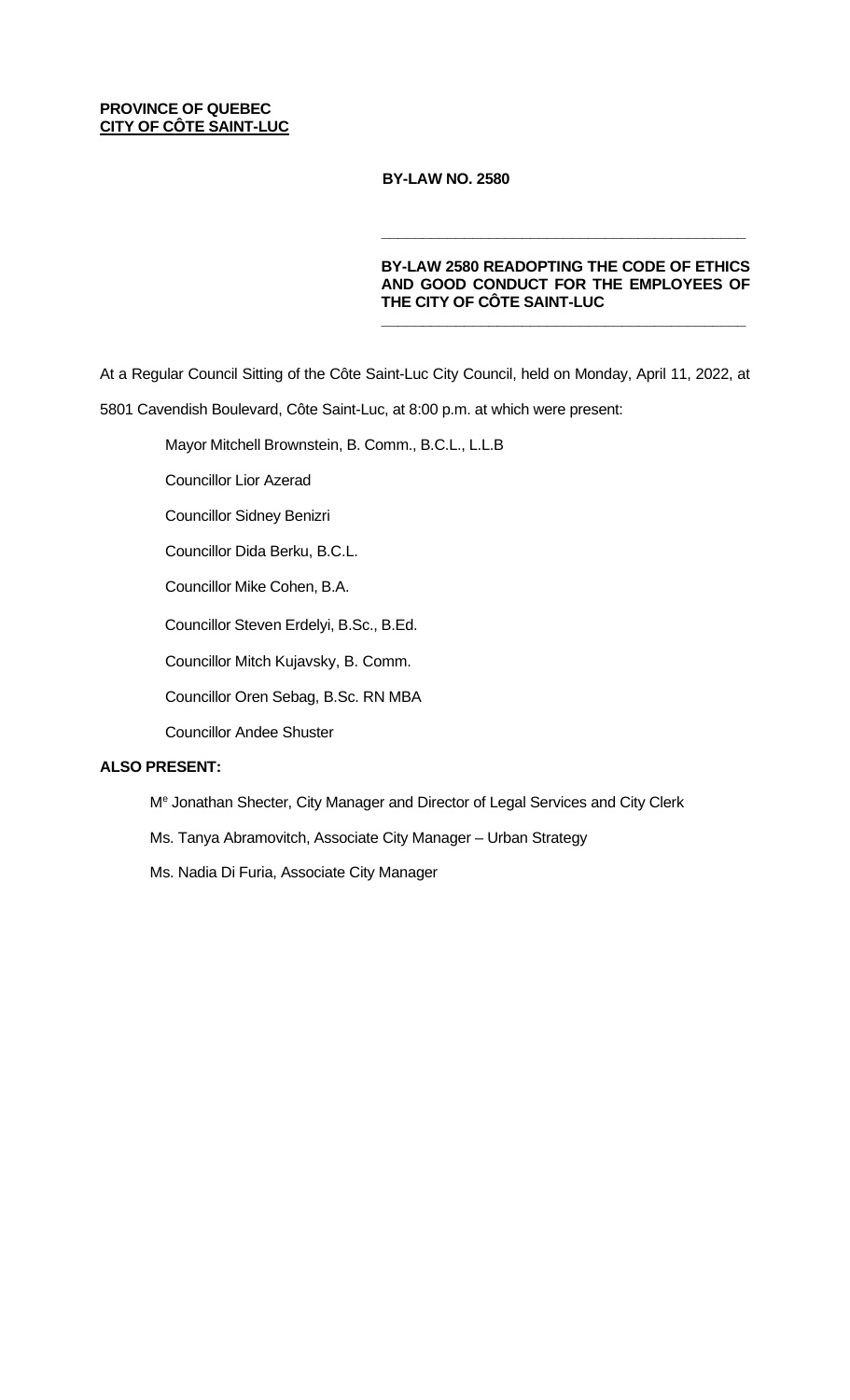| <b>WHEREAS</b> | the Municipal Ethics and Good Conduct Act ("Act"), which came into                                                                                                                                                                                                                                                                                                                                                                          |
|----------------|---------------------------------------------------------------------------------------------------------------------------------------------------------------------------------------------------------------------------------------------------------------------------------------------------------------------------------------------------------------------------------------------------------------------------------------------|
|                | force on December 2, 2010, requires that every local municipality<br>must have a code of ethics and good conduct which applies to its<br>employees;                                                                                                                                                                                                                                                                                         |
| <b>WHEREAS</b> | the City of Côte Saint-Luc ("City") duly adopted its Code of Ethics and<br>Good Conduct for the Employees of the City of Côte Saint-Luc<br>("Code") on October 22, 2012, under By-Law no. 2393;                                                                                                                                                                                                                                             |
| <b>WHEREAS</b> | as required by Bill 83 - An Act to amend various municipal - related<br>legislative provisions concerning such matters as political financing,<br>on September 12, 2016, the City adopted the Code under By-Law<br>2393-1 amending By-Law no. 2393;                                                                                                                                                                                         |
| <b>WHEREAS</b> | the Act to amend the Act respecting elections and referendums in<br>municipalities, the Municipal Ethics and Good Conduct Act and<br>various legislative provisions (Bill 49), assented to on November 5,<br>2021, provides for amendments to the Act respecting ethics and<br>professional conduct in municipal matters to be incorporated into the<br>Code of Ethics and Good Conduct for the Employees of the City of<br>Cote Saint-Luc; |
| <b>WHEREAS</b> | in accordance with Bill 49, the City wishes to add important<br>components to its Code which includes the enforcement of prohibiting<br>psychological harassment and encouraging civility in the workplace;                                                                                                                                                                                                                                 |
| <b>WHEREAS</b> | the formalities provided for in the Act have been complied with;                                                                                                                                                                                                                                                                                                                                                                            |
| <b>WHEREAS</b> | a notice of motion for the present by-law will be given at the Regular<br>Sitting of Council to be held on March 14, 2022, at 8:00 p.m.                                                                                                                                                                                                                                                                                                     |

THAT it be enacted and ordained as By-Law 2580 entitled "By-Law 2580 readopting a Code of Ethics and Good Conduct for the Employees of the City of Côte Saint-Luc" as follows:

# **SECTION 1: TITLE**

The title of this Code is: "*Code of Ethics and Good Conduct for the Employees of the City of Côte Saint-Luc.*"

### **SECTION 2: DEFINITIONS**

The following terms in this Code shall have the following meaning:

**"Act"** means the *Municipal Ethics and Good Conduct Act* pursuant to which this Code was adopted by the City.

**"Benefit"** means an actual or promised gift, donation, travel, hospitality, gratuity, favour, loan, service, benefit, compensation, remuneration, advance, commission, award, amount of money, profit, indemnity, discount, or retribution.

**"City"** means the City of Côte Saint-Luc.

"**City Affiliates**" collectively means, as the context requires, the City customers, the City suppliers and the donors and sponsors of the City.

"**City Clerk**" means the city clerk employed as such by the City and includes the assistant city clerk and, where the foregoing persons are unavailable, the City treasurer.

**"City Customers"** mean the residents of the City as well as the customers and the users of City property, programs, and services.

"**City Manager"** means the City Manager employed as such by the city and includes the Associate City Managers.

"**Civility in the workplace**" means an overall attitude and sensitivity that favors communication,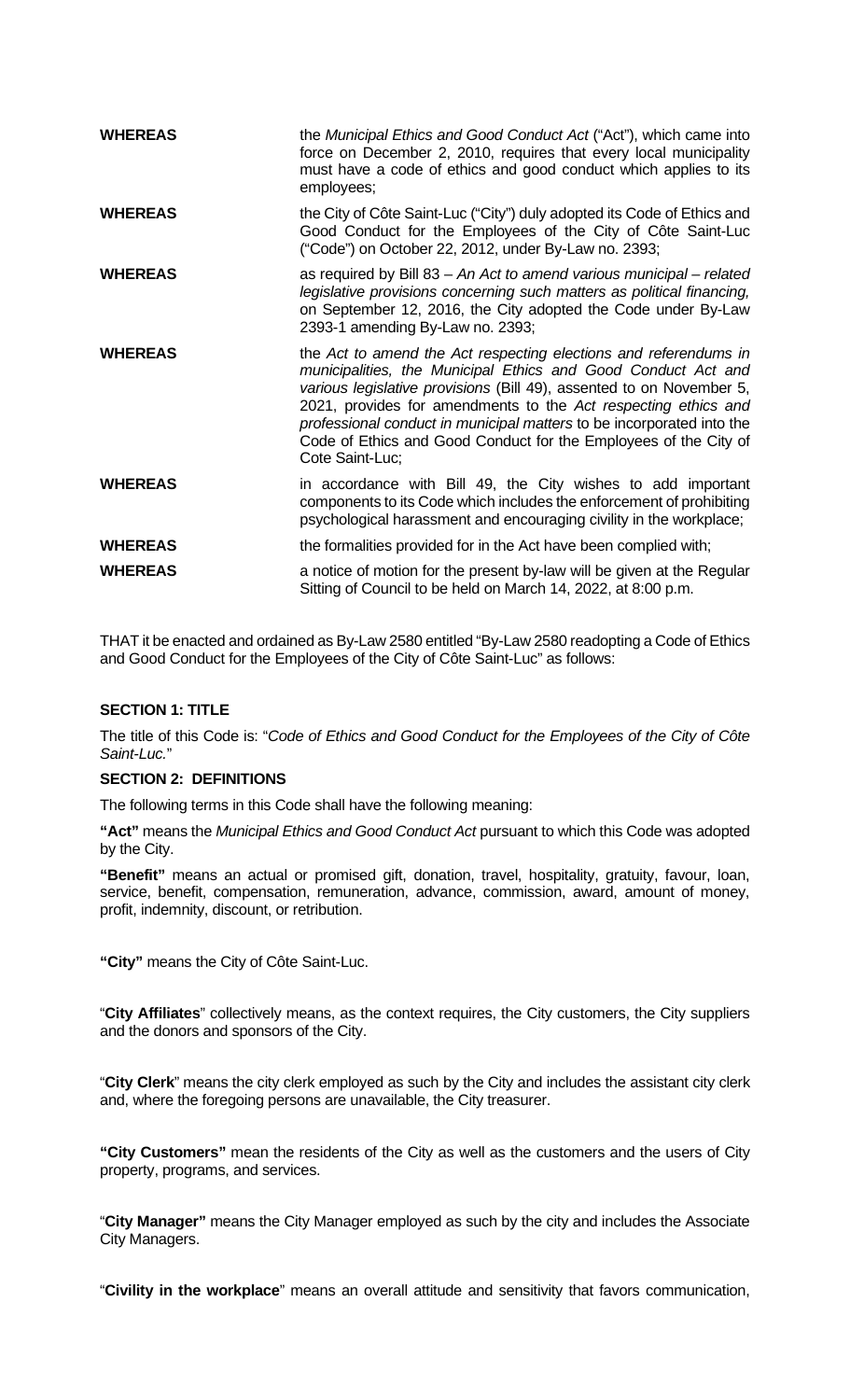dialogue, and co-operation between members of Council, Employees, and City Affiliates, as well as participating in the promotion and maintenance of a climate and work environment that is healthy, respectful, harmonious, and free of harassment. Civility in the workplace includes a safe workplace which nurtures respect, creativity, allegiance, commitment, and productivity.

**"Code"** means this *Code of Ethics and Good Conduct for the Elected Municipal Officers of the City of Côte Saint-Luc* adopted by the City, as revised from time to time.

"**Confidential / Privileged Information**" means information that cannot be obtained under the *Act respecting access to documents held by public bodies and the protection of personal information*  (R.S.Q. c. A-2.1) and an *Act respecting the Barreau de Quebec,* CQLR, c-B-1 or any private information protected under the *Quebec Charter of Human Rights and Freedoms* or any information that is proprietary in nature and not generally available to the public.

**"Conflict of interest"** means the presence of an interest that is direct or indirect, pecuniary or nonpecuniary or non-pecuniary, that is purely private in nature, known to an employee sufficient to impair his independence of judgement in carrying out the duties of his Employment including, without limitation, the making of a decision or recommendation in respect of an actual or proposed City bylaw including a zoning change; resolution; permit or minor exemption; the granting of a City Contract to a particular City Supplier of the City.

**"Council"** means, collectively, all the officials duly elected to sit on the City council, including the Mayor and the City Councillors.

**"Council Member"** means an individual member of Council.

**"Director"** means the director of the Employee's department or where specifically qualified means the director of the department so indicated.

"**Employee"** means, any person engaged from time to time by the City including, without limitation, full-time, part-time seasonal or auxiliary employees, as the context requires. It also includes, without limitation:

- 1) City Manager and Associate City Managers
- 2) Treasurer and the assistant treasurer
- 3) City Clerk and the Assistant City Clerk; and
- 4) any other employee (Management, unionized or volunteer)

"**Employment"** means the exercise of an employee's duties and obligations, whether in his respective department, or in any other context where he participates in, gives advice, makes, or influences decisions by reason of powers delegated to him.

**"General Counsel"** means the General Counsel employed by the City and where applicable, includes the Associate General Counsel

**"Intellectual property"** means information produced in an intellectual or creative activity, including scientific and technical discoveries of all types in a useable and transferable form that can be legally protected, specifically but not limited to patents, trademarks, or copyrights, and includes the knowhow and expertise developed in connection with an Employee's duties.

**"Psychological Harassment"** as defined in the *Act respecting labour standards*, CQLR c N-1.1, means vexatious / unwanted behavior that manifests itself in the form of conduct, verbal comments, actions, or gestures generally characterized by the following four (non-cumulative) criteria:

- 1) the behaviors are repetitive;
- 2) they are hostile or unwanted;
- 3) they affect the person's dignity or psychological integrity; and
- 4) they result in a harmful work environment."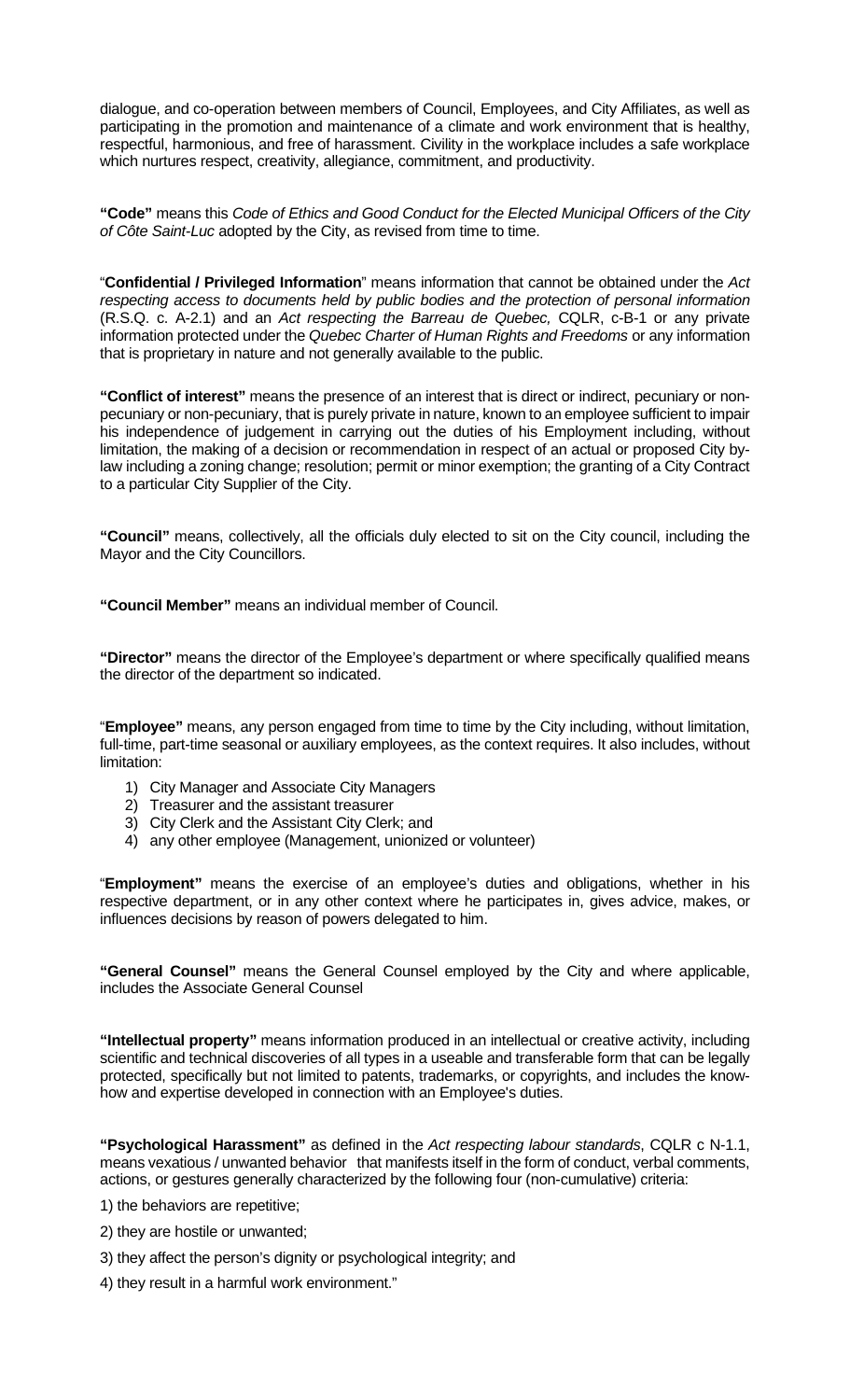A single serious incidence of such behavior that has a lasting harmful effect on an employee may also constitute psychological harassment.

"**Term**" means the period of time an Employee is employed or is otherwise engaged by the City;

## **SECTION 3: INTERPRETATION**

**Gender:** The masculine, feminine and neuter genders used in this Code shall include the other gender(s) where appropriate in the context.

**Number:** The singular in this Code shall include the plural and *vice versa* where appropriate in the context.

### **SECTION 4: SCOPE AND APPLICATION**

The City's mission and services are essential to its residents. To preserve public trust in the City, this code is intended to guide the conduct of its Employees.

While reference is made in this Code to other applicable legislation, this is not meant to be exhaustive. Other provisions of laws, by-laws, regulations, policies, and directives apply to Employees and their conduct. Pertaining to the applicable provisions of law, this includes, without limitation, the Cities and Towns Act (R.S.Q., c. C-19), the Civil Code (L.Q 1991, c. 64) and the Criminal Code (R.S.C. 1985, c. C-46).

This Code applies to every Employee of the City. Every Employee is responsible for familiarizing himself with the same and complying therewith.

### **SECTION 5: PURPOSE AND OBJECTIVES OF THIS CODE**

The City hereby adopts this Code as a statement of its ethical values to which an Employee must espouse and as a guideline for the conduct of its Employees in the exercise of their Employment during the Term and where indicated, post-Term.

The purpose and objectives of the present Code are as follows:

- 1) to prioritize and ensure adherence to the values of the City as described in section 6 on which the Employees base their decisions, and contribute toward a better understanding of the values of the City;
- 2) to establish rules of conduct and standards of behavior that promote the integration of these values in the general conduct of Employees towards each other, Council, City Affiliates, and City Customers in the decision-making process of their respective department or in any other context.
- 3) to prevent any situation or ethical conflicts in which Employee's private interest might impair their independence of judgment in the course of their Employment, and if they arise, help solve them effectively and with discernment; and
- 4) to ensure measures that enforce this Code and are applied in case of breach of conduct.

### **SECTION 6: VALUES**

Employees shall use the following values to guide their conduct. While doing so, Employees shall uphold and promote the equality of the English and French language within the City.

### **1. Integrity:**

Every Employee shall uphold honesty, diligence, justice in the course of their Employment.

### **2. Prudence and Competency in the pursuit of public interest:**

Employees shall assume the responsibilities related to their mission of serving the public interest. In the accomplishment of their mission, Employees shall act competently, with prudence, professionalism, vigilance, reasonable judgement, and with loyalty by defending the interests of the City and avoiding harming it in any way.

Every Employee shall comply with the laws, regulations, by-laws, policies, and directives applicable in the City.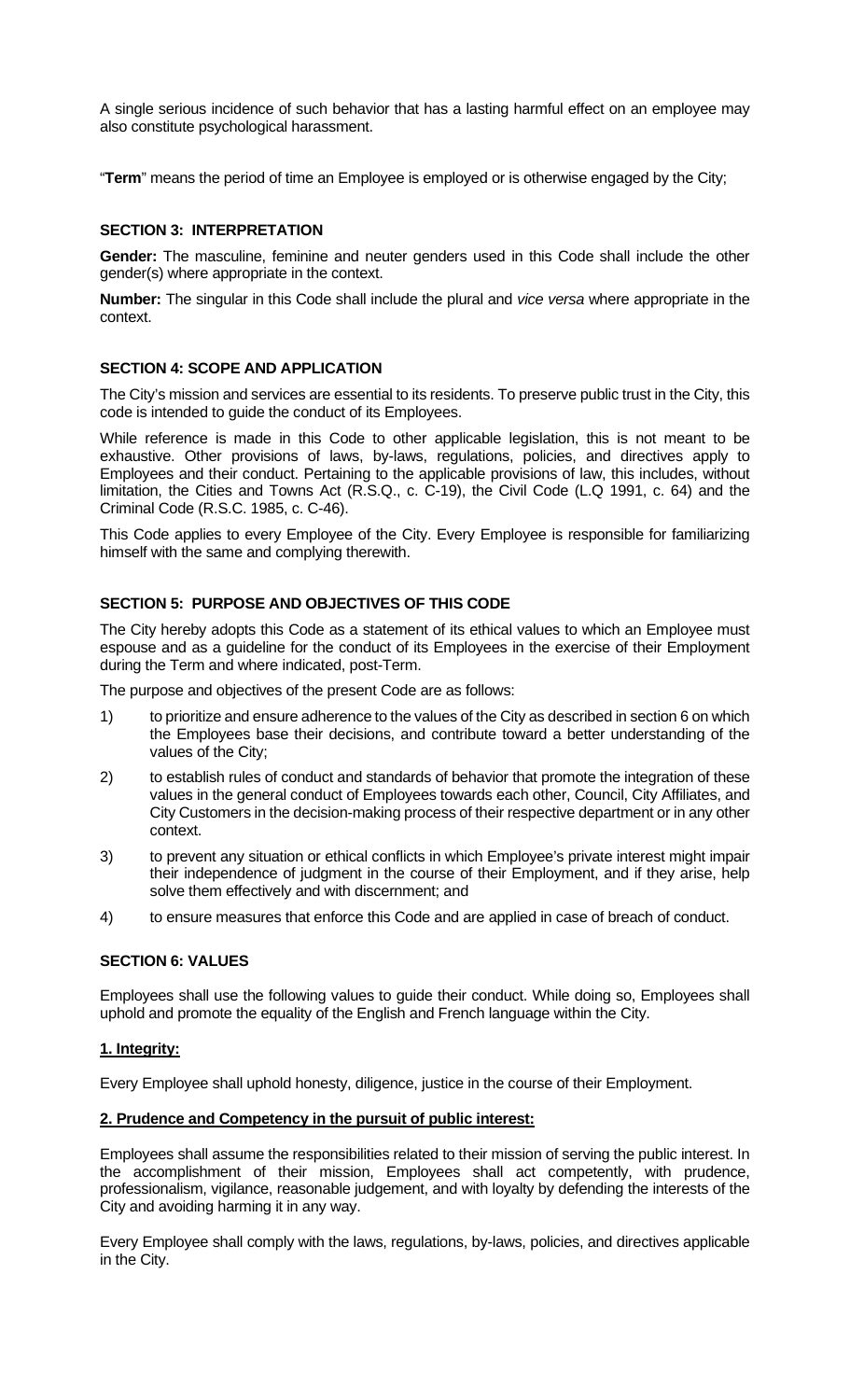## **3. Civility in the workplace and respect between Employees, Council Members, City Affiliates and City Customers:**

Employees shall promote respect in their professional and work relationships. Employees are entitled to the right to deference and respect and shall act with reciprocal respect towards all individuals with whom they deal with in the context of their Employment including other Employees, Council Members, City Affiliates, and City Customers.

Mutual respect and cooperation are required to achieve the City's goals and implement the City's strategic priorities through the work of Council and Employees.

Employees shall be respected in their role and be able to make decisions based on political neutrality and objectivity and without undue influence.

Employees shall show respect for the professional capacities of the other Employees of the City and shall not injure the professional or ethical reputation of said Employees.

Employees must ensure that they follow the rules concerning psychological harassment as set out in the City's Human Rights and Anti harassment/discrimination policy.

## **4. Honor attached to the Employment of the Employees of the City:**

Employees shall preserve the honor attached to their Employment, which presupposes the continuous application of the three preceding values: integrity, prudence, and civility in the workplace.

## **SECTION 7: RULES OF CONDUCT**

## **7.1. PREVENTION**

The provisions of this Code are intended to guide the conduct of Employees during the Term in connection with their duties of Employment and aim to prevent:

- (a) any situation where the interest of an Employee might impair his independence of judgment in carrying out his Duties and thereby creates for that Employee a Conflict of interest;
- (b) any situation that would be contrary to the City's by-laws, policies, regulations, and directives;
- (c) any situation that allows for favoritism, embezzlement, breach of trust, fraudulent or other illegal activities, or other misconduct by an Employee towards other Employees, Council Members, City Affiliates or City Customers; and
- (d) any situation that allows for an Employee to violate the value of Civility in the Workplace and behave in a way that is inconsistent with the City's Human Rights & Antiharassment/discrimination policy.

# **7.2 CONFLICT OF INTEREST**

- a) Employees are prohibited from acting, or attempting to act, or omitting to act, in the performance of their duties, to further their private interest or improperly further the interest of, in an abusive manner, any other person or persons.
- b) Employees are prohibited from using their position to influence or attempt to influence another person's decisions to further their private interest or improperly further the interest of, in an abusive manner, any other person or persons.
- d) Employees are prohibited from soliciting, eliciting, accepting, or receiving any benefit, whether for themselves or for another person or persons, in exchange for taking a position on a matter.
- e) Employees are prohibited from accepting a Benefit, whatever its value, that is offered by a supplier of goods and services that might impair their independence of judgment in the performance of their Employment, or otherwise compromise their integrity. When in doubt, the Employee must report the Benefit to the General Counsel who if in doubt will report it to the City Manager.
- f) Considering that Benefits could influence or give the appearance of affecting an Employee's ability to make objective and fair decisions, no Employee may accept any Benefits that could influence the duties as set out in their Employment or affect the credibility of the City. When in doubt, the Employee must report the Benefit to the General Counsel who if in doubt will report it to the City Manager.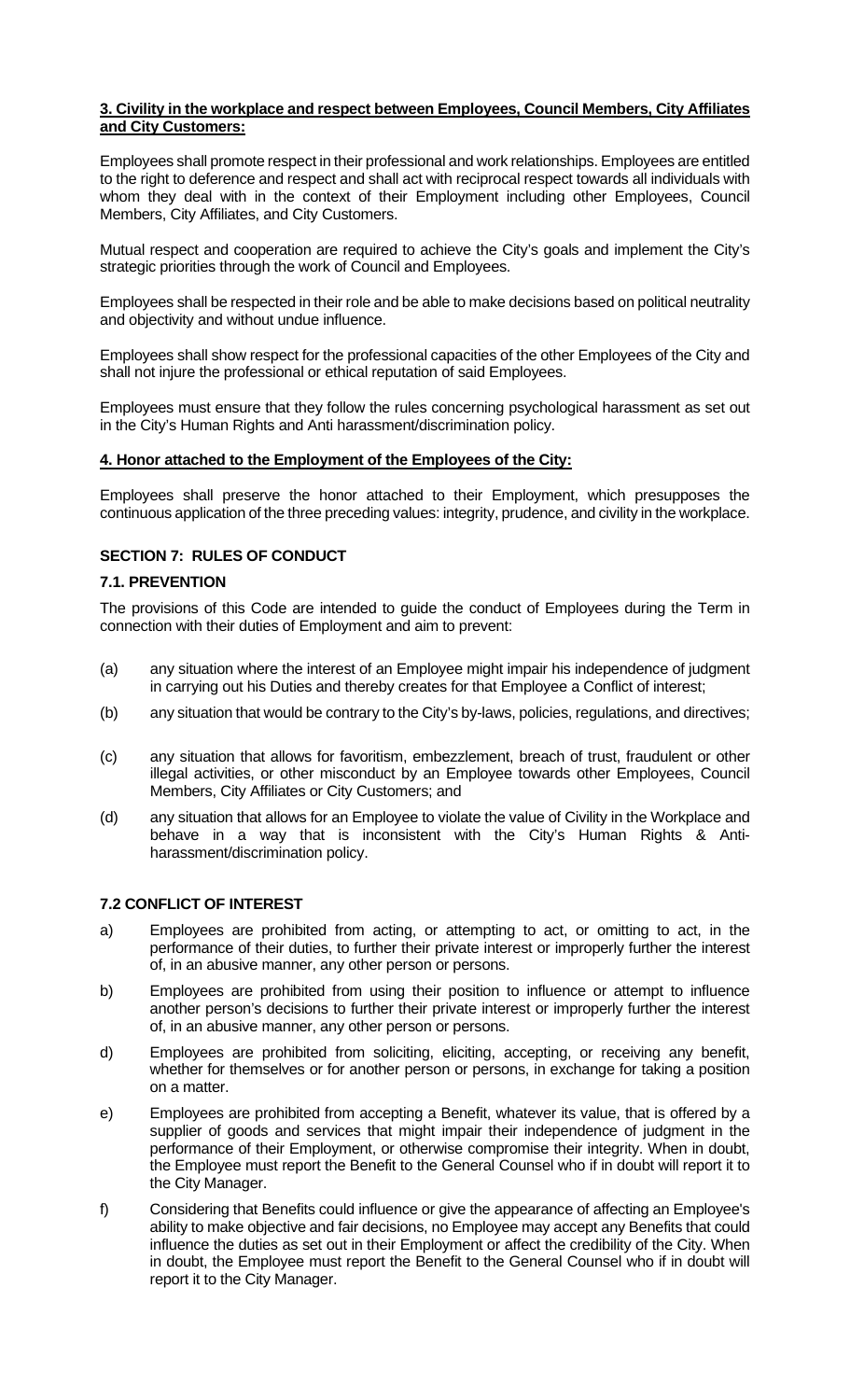## **7.3 USE OF CITY RESOURCES**

Employees are prohibited from using the resources of the City for personal use or for purposes other than activities related to their Employment, subject to a specific policy governing such use.

This prohibition does not apply when an Employee uses a resource that are generally available to City residents and do so on non-preferential terms.

# **7.4 USE OR COMMUNICATION OF CONFIDENTIAL INFORMATION**

Employees must respect the Confidentiality of information not generally available to the public but which they have obtained in the course of their Employment. This confidentiality applies both during and after their Term of employment, they are further prohibited from using or communicating, or attempting to use or communicate, such information to further their private interests or those of another person or persons. Confidentiality obligations continue for a reasonable period of time following the termination of employment at the City and continue for an indefinite period where the information relates to a person's reputation or private life.

Confidential information made available to an Employee cannot be used for personal benefit or the benefit of a related person (individual related linked by blood, adoption, or marriage to an employee or who is living in a common-law relationship with an employee). This term also applies to any corporation or company in which the employee or any of his/her relatives has a direct or indirect interest.

Every Employee is responsible for taking the necessary measures to protect and maintain the confidentiality of information.

This objective may be achieved in the following ways:

- by ensuring that confidential documents are not left in view of any outside person or other employees not involved;
- by distributing documents only to individuals authorized to receive them;
- by taking the appropriate physical and electronic measures to ensure the protection of documents;
- by not discussing confidential information in public;
- by using the appropriate means to distribute confidential documents;
- by appropriately preventing access to documents (shredding, archiving, etc.);
- by returning documents after use;
- by writing "confidential" on confidential documents that are to be circulated.

## **7.5 INTELLECTUAL PROPERTY**

The Intellectual property rights of any work produced while carrying out Employment belong to the City. An Employee must inform the City immediately and in writing of any intellectual property he has developed, either alone or with others, in connection with his Employment.

### **7.6 CIVILITY IN THE WORKPLACE and PSYCHOLOGICAL HARASSMENT**

Employees are prohibited from behaving in a manner that is inconsistent with Civility in the workplace and are prohibited from performing acts that are within the ambit of Psychological Harassment as defined in this Code towards the Council, Employees, City Affiliates and City Customers.

## **7.7 BREACH OF TRUST AND EMBEZZLEMENT**

Employees are prohibited from committing fraud, embezzlement, theft, or breach of trust and diverting goods belonging to the City for their private use or use by a third party.

## **7.8 ANNOUNCEMENT DURING A POLITICAL FINANCING ACTIVITY**

Council members are prohibited from announcing, during a political financing activity, the carrying out of a project, the making of a contract or the granting of a subsidy by the municipality, unless a final decision regarding the project, contract or subsidy has already been made by the competent authority of the municipality.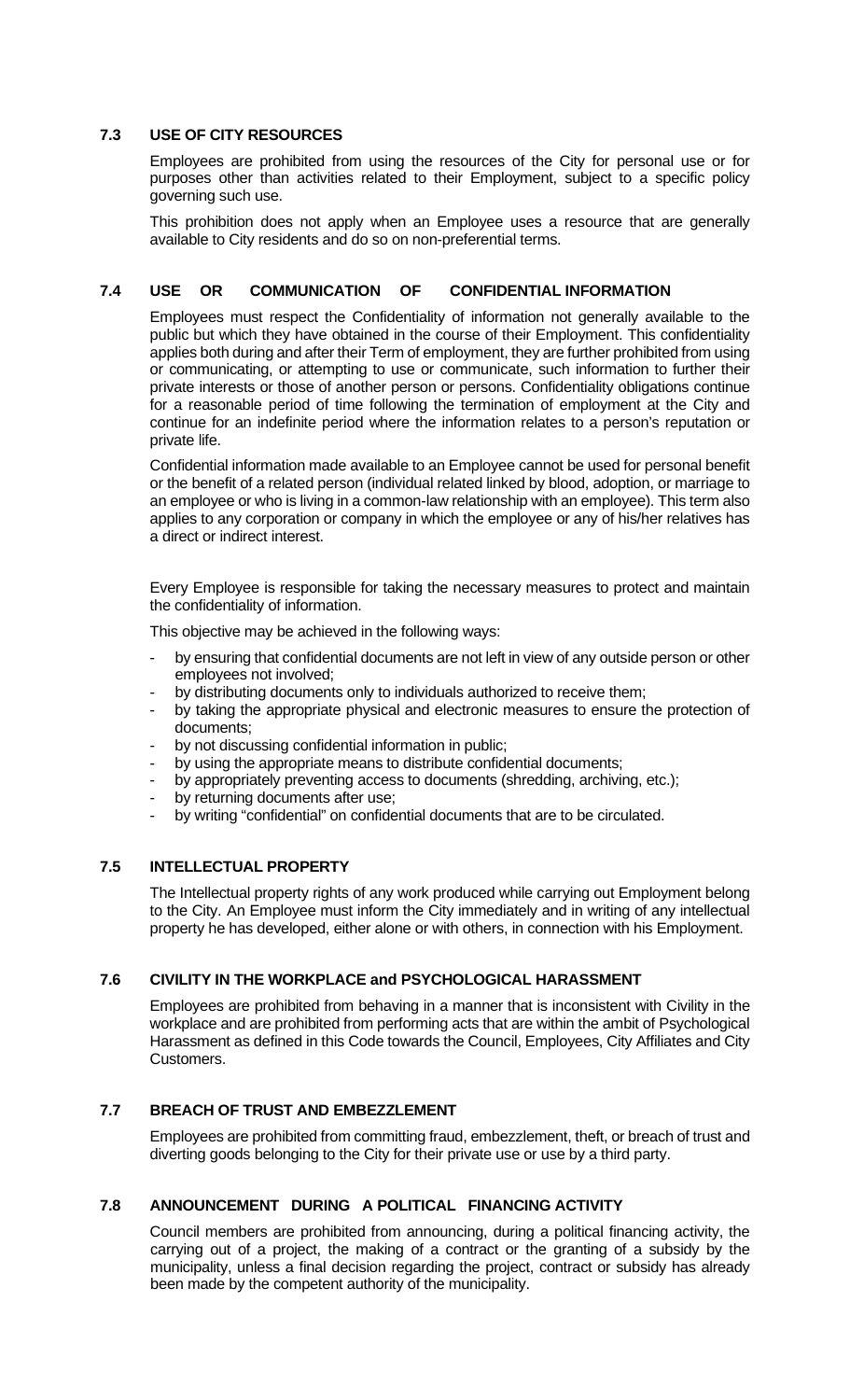A council member who employs an Employee must ensure that those employees comply with the prohibition under the first paragraph. If an employee fails to comply with that prohibition, the council member and the Employee are accountable and subject to the sanctions set out in By-law 2579 respecting the Code of Ethics and Good Conduct of Elected Municipal Officers of the City of Cote Saint-Luc and the rules set out herewith.

# **7.9 RESPECT FOR THE CITY'S ADMINISTRATION**

Employees may not participate in activities or make statements that could tarnish the image or adversely affect the interests of the City.

Employees shall give priority to the duties attached to their Employment with the City and shall ensure that no outside activity in which they are involved adversely affects those duties.

## **SECTION 8: PREVENTIVE MECHANISM**

An Employee who believes that he has been placed, directly or indirectly, in a situation of real, potential, or apparent conflict of interest, or notices or suspects any behavior that is not in compliance with this Code, must notify the Director of his department. If the situation involves the Director, it must be reported to the respective Associate City Manager. In all cases, the Employee has the discretion to report directly to the City Manager, Associate City Manager or General Counsel. In a situation involving the City Manager, the Mayor must be notified. All reporting must be made without the fear of reprisal or other form of discrimination.

# **SECTION 9: CONSEQUENCES OF BREACH**

Noncompliance with a rule provided for in this Code by an Employee may result, by decision of the City, and in compliance with the Employees contract of employment, collective agreement, or any other relevant applicable laws, entail the application of any sanction warranted by the nature and seriousness of the breach.

# **SECTION 10: PERSONS RESPONSIBLE FOR THE APPLICATION OF THE CODE**

The City Manager and the Associate City Manager shall ensure that this Code is complied with, and the proper consequences of the breach are applied.

# **SECTION 11: REPLACEMENT AND COMING INTO FORCE**

This by-law replaces by-law 2393 and 2393-1 and shall come into force according to law.

\_\_\_\_\_\_\_\_\_\_\_\_\_\_\_\_\_\_\_\_\_\_\_ MITCHELL BROWNSTEIN MAYOR

\_\_\_\_\_\_\_\_\_\_\_\_\_\_\_\_\_\_\_\_\_\_\_ JONATHAN SHECTER CITY CLERK

**ORIGINAL**